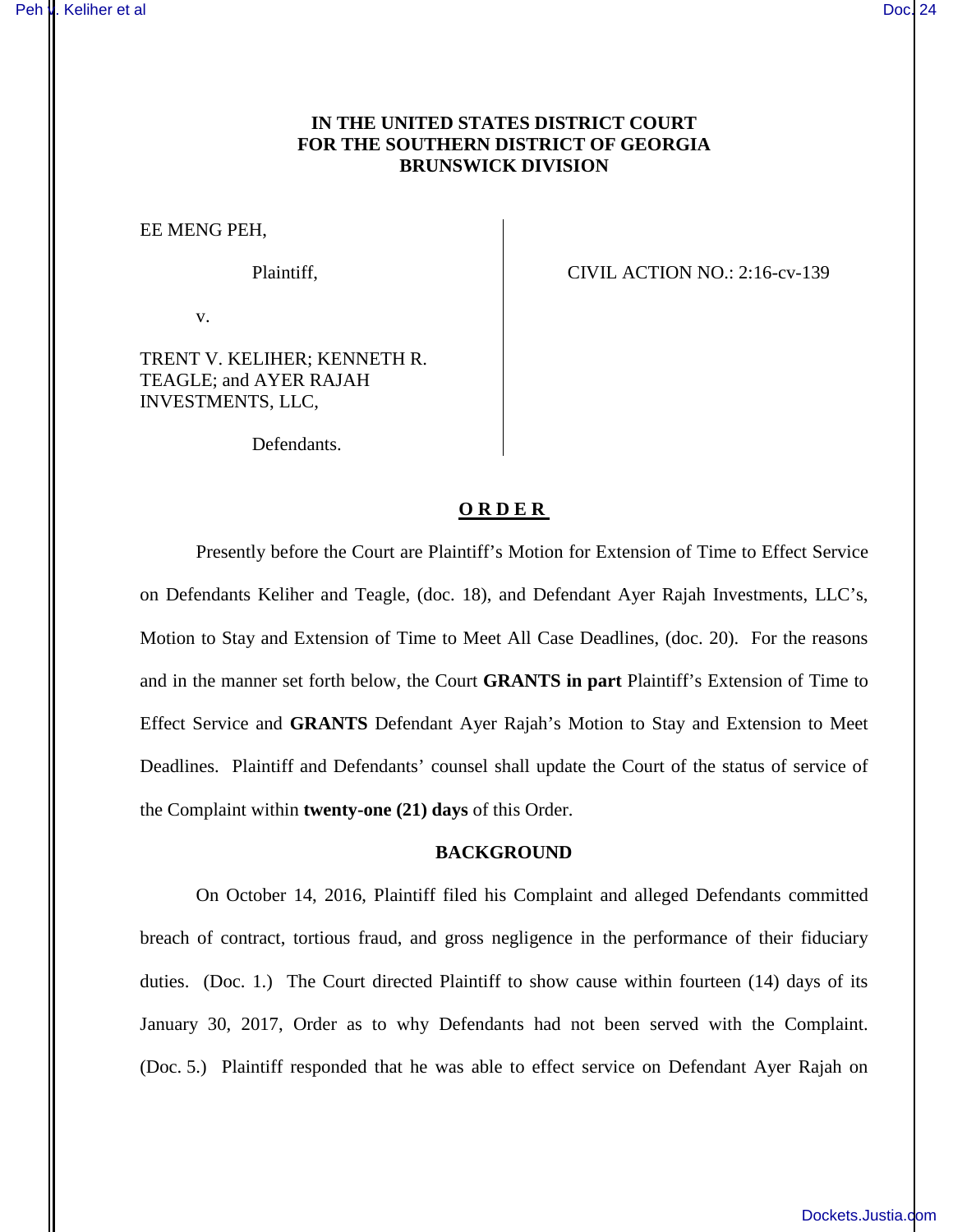January 25, 2017, despite having earlier trouble with attempting service on a previous occasion. As to Defendants Keliher and Teague, both of whom reside in Singapore, Plaintiff states that Singapore is not a party to the Hague Convention or other treaty with the United States and requires letters rogatory be sent to its government to begin the lengthy process for service in Singapore. (Doc. 10.) Thus, Plaintiff maintained these events "constitute a reasonable basis for noncompliance" with Federal Rule of Civil Procedure  $4(m)$ .<sup>1</sup>

On February 13, 2017, attorney James Yancey appeared on behalf of all Defendants, and the Court granted attorney Auden Grumet's Motion for Leave to Appear *Pro Hac Vice* on behalf of Defendants. (Doc. 12.) Defendant Ayer Rajah filed a Special/Limited Appearance and Answer, through counsel, on March 2, 2017. (Doc. 14.) Defendant Ayer Rajah also filed a Response in opposition to Plaintiff's Response to the Court's January 30, 2017, Order. (Doc. 16.)

Plaintiff then filed the instant Motion for Extension of Time to Effect Service of the Complaint on Defendants Keliher and Teague. (Doc. 18.) Defendant Ayer Rajah then filed its Motion for Stay of Case and Extension of Deadlines. (Doc. 20.) The Court addresses the parties' Motions in turn.

#### **DISCUSSION**

## **I. Plaintiff's Motion for Extension of Time to Effect Service**

 $\overline{a}$ 

In his Motion, Plaintiff seeks to have the time to serve Defendants Keliher and Teagle extended for twenty-eight (28) days from the date of this Court's Order. Plaintiff moves

<sup>1</sup> Plaintiff attached to his Response to the Court's Order an email from Defendant Teagle dated December 9, 2016. This email and attached picture reveal Defendant Teagle received Plaintiff's Complaint. (Doc. 10-2.) In addition, before Plaintiff's counsel prepared the letters rogatory, he received notification that Defendants retained counsel in this case, pending *pro hac vice* admission to this District. (Doc. 10, p. 2.) The Court presumes Plaintiff offers this exhibit and assertion in support of his position he had a reasonable basis for his failure to comply with Rule 4(m).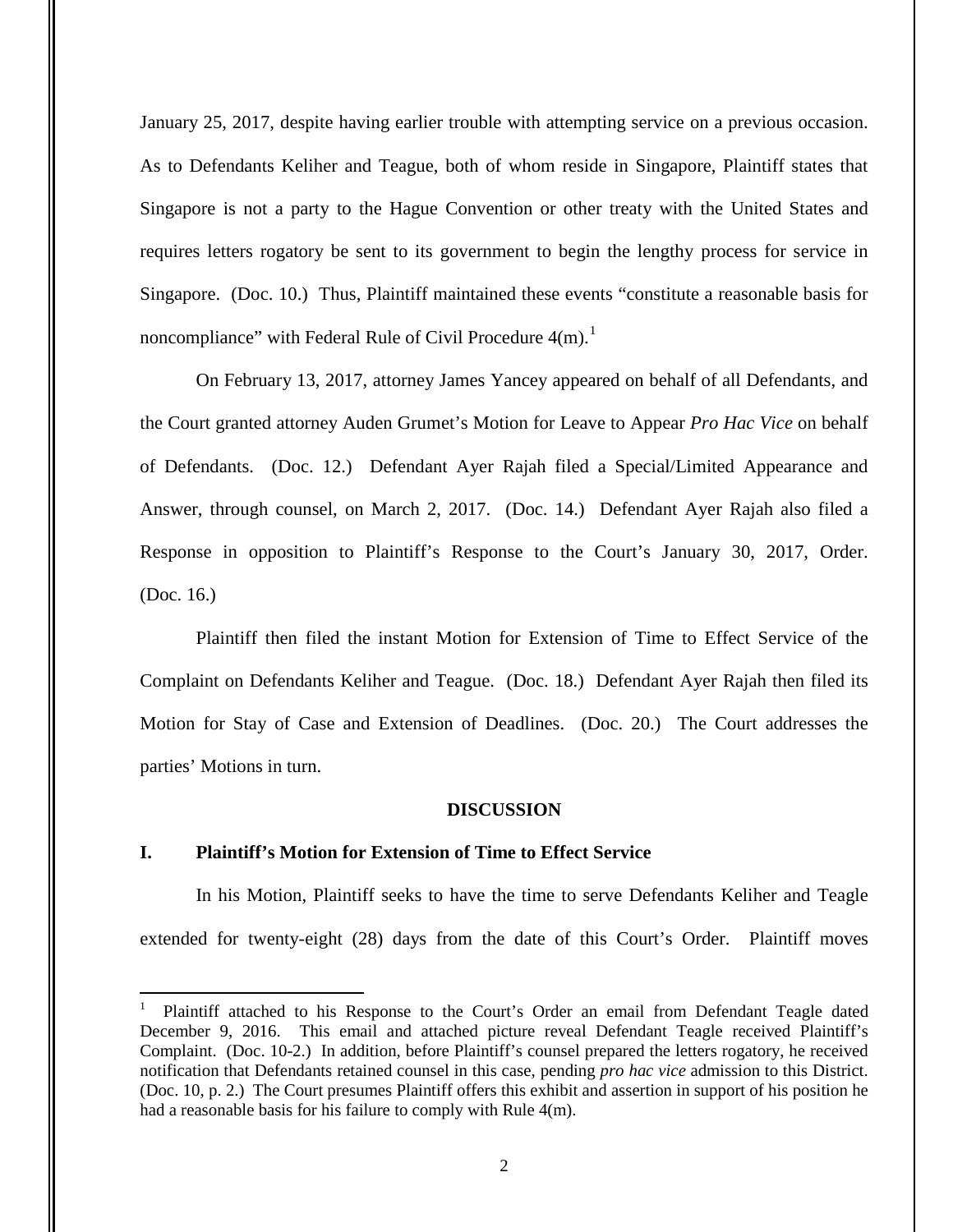pursuant to Federal Rule of Civil Procedure  $6(b)(1)$  for good cause shown to allow for an extended period for service. (Doc. 18, p. 1) Plaintiff alleges Defendants Keliher and Teagle reside in Singapore, and according to the United States Postal Service, it will take at least seven (7) to twenty-one (21) days for delivery to a process server. In turn, the process servers counsel contacted in Singapore indicated "that initial attempt at service can be effected in 'a few days' after they receive the documents." (Id.)

Defendant Ayer Rajah asserts that Plaintiff has neither demonstrated good cause for his noncompliance with the Rules pertaining to service, nor has he shown more than simple inadvertence or mistake. Additionally, Defendant Ayer Rajah contends Plaintiff has offered no evidence or cited to any meaningful facts as to why he has failed to serve Defendants Keliher and Teagle. (Doc. 16, pp. 3–4.)

Federal Rule of Civil Procedure Rule 4(m) mandates that the Court dismiss a complaint when a plaintiff failed to effect service within 90 days of the filing of the complaint. Fed. R. Civ. P. 4(m). However, a plaintiff may request an extension of time for service of process upon the showing of good cause. Id. A plaintiff has the burden of demonstrating the existence of "good cause" justifying service outside of the deadline. Sanders v. Fluor Daniel, Inc., 151 F.R.D. 138, 139 (M.D. Fla. 1993). "To demonstrate good cause, the plaintiff must offer evidence that he  $(1)$  has proceeded in good faith;  $(2)$  has a reasonable basis for noncompliance[;] and  $(3)$  the basis for the delay was more than simple inadvertence or mistake." Durgin v. Mon, 659 F. Supp. 2d 1240, 1258 (S.D. Fla. 2009), *aff'd*, 415 F. App'x 161 (11th Cir. 2011) (citing Sanders, 151 F.R.D. at 139; Prisco v. Frank, 929 F.2d 603, 604 (11th Cir. 1991); Horenkamp v. Van Winkle & Co., 402 F.3d 1129, 1130–31 (11th Cir. 2005)). A court may extend the deadlines contained in Rule 4 "for good cause" shown "if the party failed to act because of

3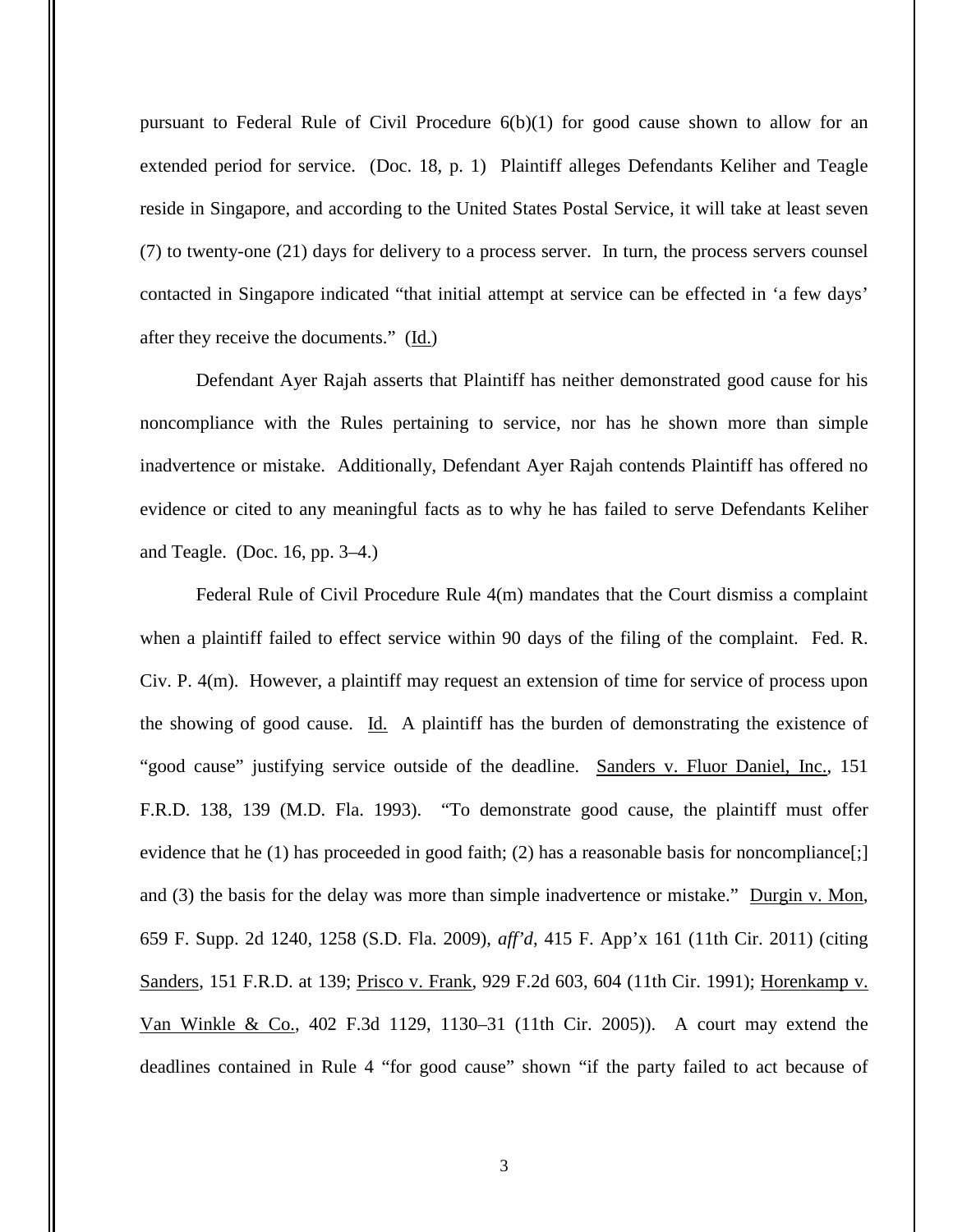excusable neglect." Fed. R. Civ. P.  $6(b)(1)(B)$ . In addition, even in the absence of good cause "Rule 4(m) grants discretion to the district court to extend the time for service of process[.]" Horenkamp, 402 F.3d at 1132.

Here, Plaintiff "certifies" that he "proceeded in good faith to effect service of process on Defendants." (Doc. 10, p. 1.) Specifically, Plaintiff asserts he hired a process server in Michigan to serve Defendant Ayer Rajah at the address provided for Defendant Ayer Rajah's agent, but an unidentified person at that address initially denied knowledge of this Defendant at that location. On January 25, 2017, service of process was effected on Defendant Ayer Rajah. (Id.) Plaintiff contends he learned that Singapore, the country in which Defendants Keliher and Teagle reside, requires letters rogatory for service of summonses in that country for what would be "a lengthy process for service[.]" (Id. at p. 2.)

While Plaintiff certainly could have done more to serve Defendants Keliher and Teagle in a timely manner, he has not been derelict or otherwise eschewed his responsibility in prosecuting his claims. According to counsel, he attempted to timely serve Defendant Ayer Rajah, and he has taken steps to serve Defendants Keliher and Teagle. Thus, he has shown good cause for an extension of time for him to effectuate service in this case. Even if Plaintiff had not shown good cause to justify an extension of time as to Defendants Keliher and Teagle, the Court exercises its discretion to allow for additional time to serve those Defendants to prevent piecemeal litigation and to serve the ends of judicial efficiency. $2$ 

Accordingly, the Court **GRANTS in part** Plaintiff's Motion for Extension of Time to serve Defendants. Plaintiff shall have a period of **twenty-one (21) days**, **up to and including** 

<u>.</u>

 $2$  The Court's extension should by no means be seen as an endorsement of counsel's delayed attempts to serve Defendants. In the future, the Court expects that counsel will make every effort to diligently adhere to the deadlines of this Court and of the Federal Rules of Civil Procedure.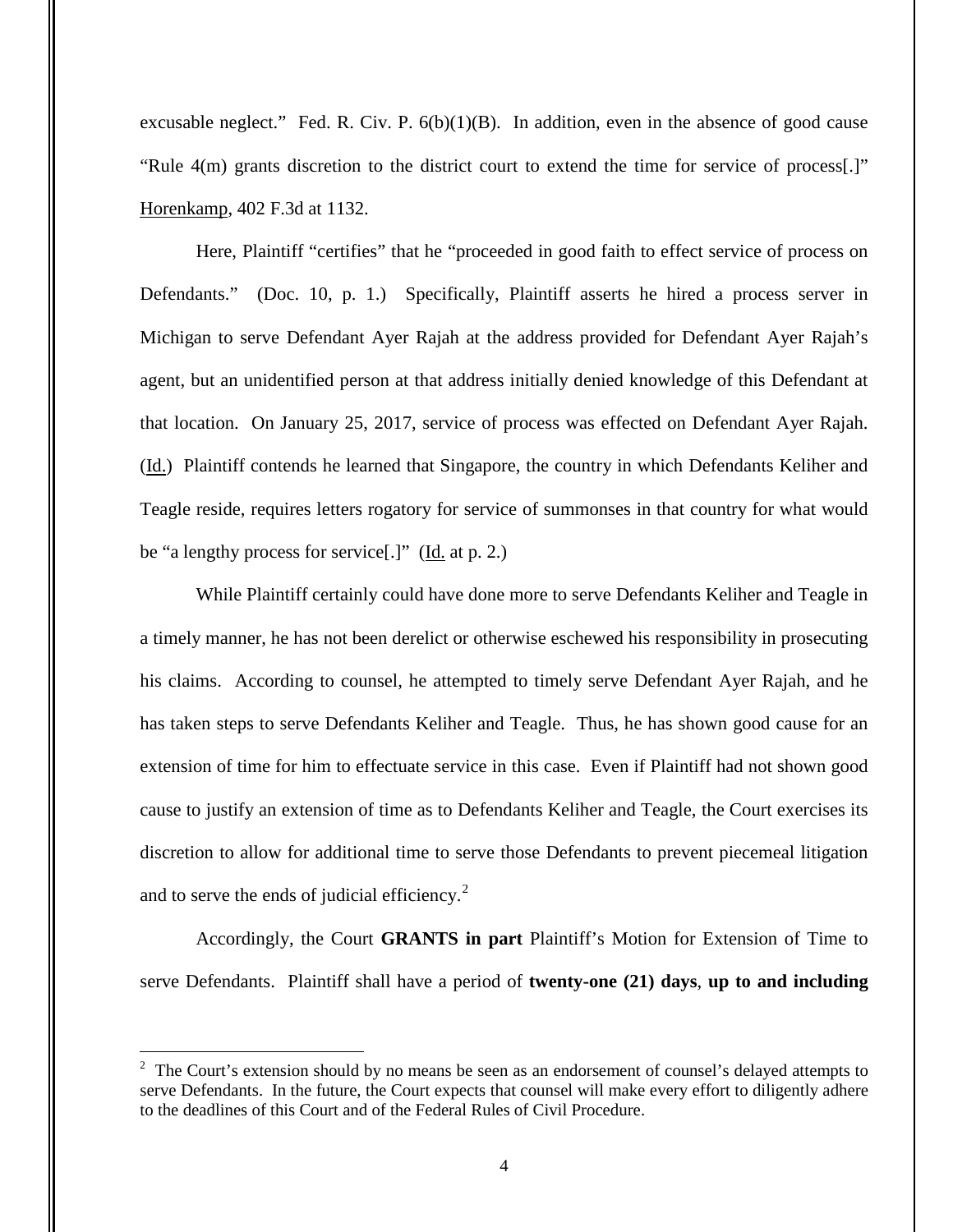**June 15, 2017**, to serve all Defendants with his Complaint.<sup>3</sup> At the end of this twenty-one day period, Plaintiff and Defendants' counsel **MUST** file a joint report updating the Court as to the status of service upon Defendants.<sup>4</sup> It is the Court's expectation that counsel will work together to resolve issues of service so the parties and the Court can move forward to address the merits of Plaintiff's claims.

### **II. Defendant Ayer Rajah's Motion for Stay of Case and Extension of Deadlines**

Defendant Ayer Rajah asserts service on it was untimely and that Defendants Keliher and Teagle have yet to be served with Plaintiff's Complaint. Given these circumstances, Defendant Ayer Rajah maintains that to undertake all tasks and obligations pursuant to the applicable Federal Rules of Civil Procedure and this Court's Local Rules would create unnecessary expense and burden to the parties. Thus, Defendant Ayer Rajah moves under Federal Rule of Civil Procedure 6(b) to extend the deadlines in this case and/or to stay proceedings. (Doc. 20, p. 2.) Defendant Ayer Rajah requests that this action be treated as if no Defendant has been properly served until such time as all Defendants have been properly served. (Id. at p. 3.)

 Defendant has established good cause for its requested stay and extension of deadlines. It would be inefficient to proceed with this litigation while the service of Defendants remains uncertain. Accordingly, the Court **GRANTS** Defendant Ayer Rajah's Motion and **STAYS** the proceedings in this case, including all deadlines (other than Plaintiff's deadline to serve

 3 Plaintiff states that he already served Defendant Ayer Rajah on January 25, 2017, and he has filed an Affidavit of Service. (Doc. 10-1.) This service was thirteen (13) days after the ninety (90) day deadline of Rule 4(m). Indeed, in its Answer, Defendant Ayer Rajah contends that the Complaint should be dismissed for failure to timely serve process. (Doc. 13, p. 2.) However, if Defendant Ayer Rajah was properly served on January 25, 2017, that service is now timely, as it was prior to the extended deadline of June 15, 2017, set forth in this Order. Of course, if Defendant Ayer Rajah contends that it was not served properly on January 25, 2017, on some ground other than timeliness, that issue is not presently before the Court, and the Court offers no opinion on that argument.

<sup>&</sup>lt;sup>4</sup> Additionally, Plaintiff is reminded of his obligation to file proof of service pursuant to Federal Rule of Civil Procedure 4(*l*).